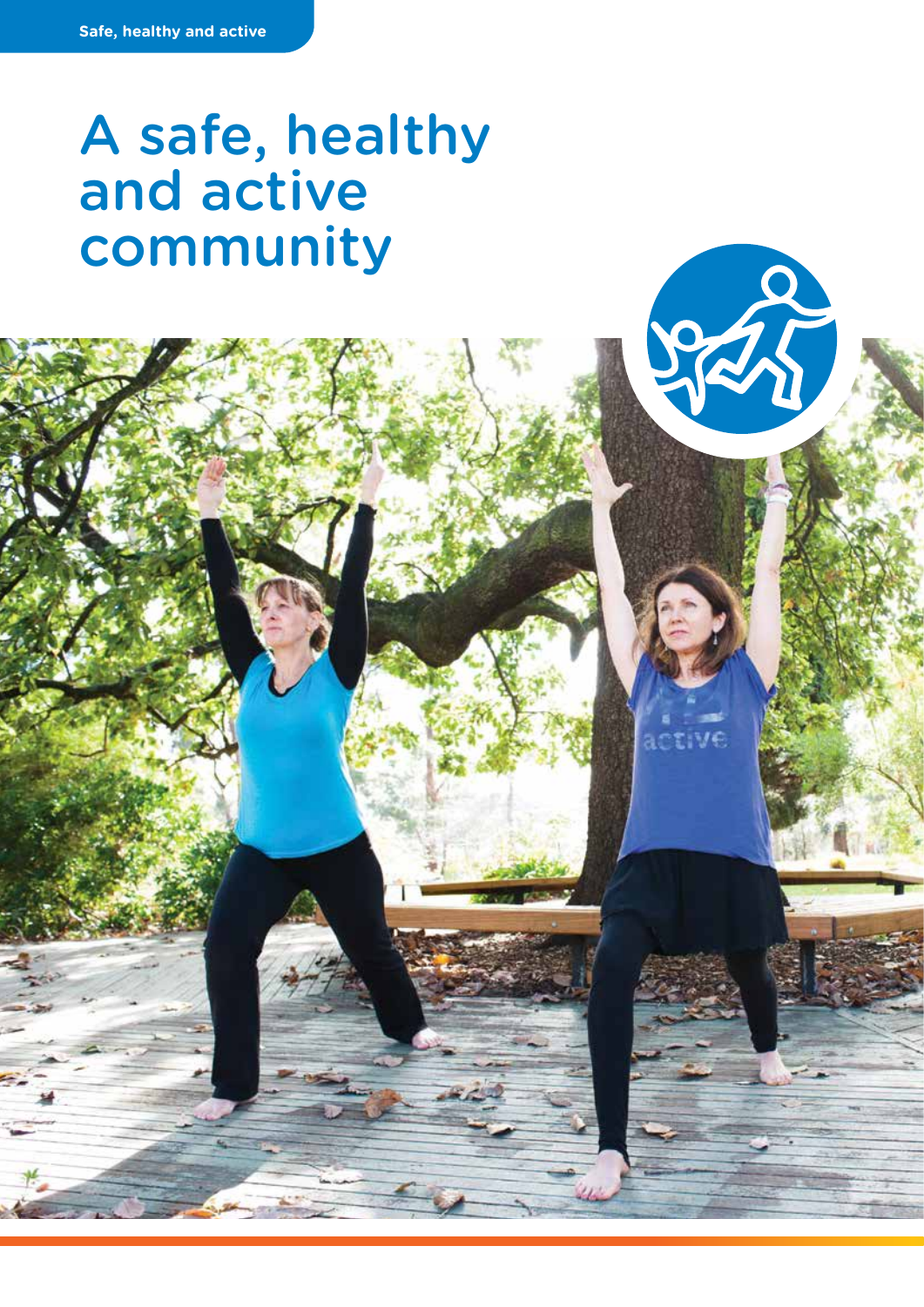

## **Our vision**

**In 2040, Maroondah will be a safe, healthy and active community where all people have the opportunity to experience enhanced levels of social, emotional and physical wellbeing.**

# **Our community said**

We value the importance of improving physical, social and emotional wellbeing for all people in our community. There needs to be greater focus on promoting and supporting mental wellbeing to build community resilience. We should continue to proactively prevent violence and reduce harms from gambling, alcohol, tobacco and other drugs. Local recreation and leisure facilities and spaces remain highly valued.

# **The path ahead**

Council will work in partnership to facilitate access to a range of facilities, services and opportunities that enhance community wellbeing. There will be a focus on a range of evidence informed issues including community safety, mental and physical health, and social harms. Community members will have access to a growing network of integrated community hubs that cater for the needs of all people.

"I would love to see a greater focus on community wellbeing through the provision of infrastructure and services."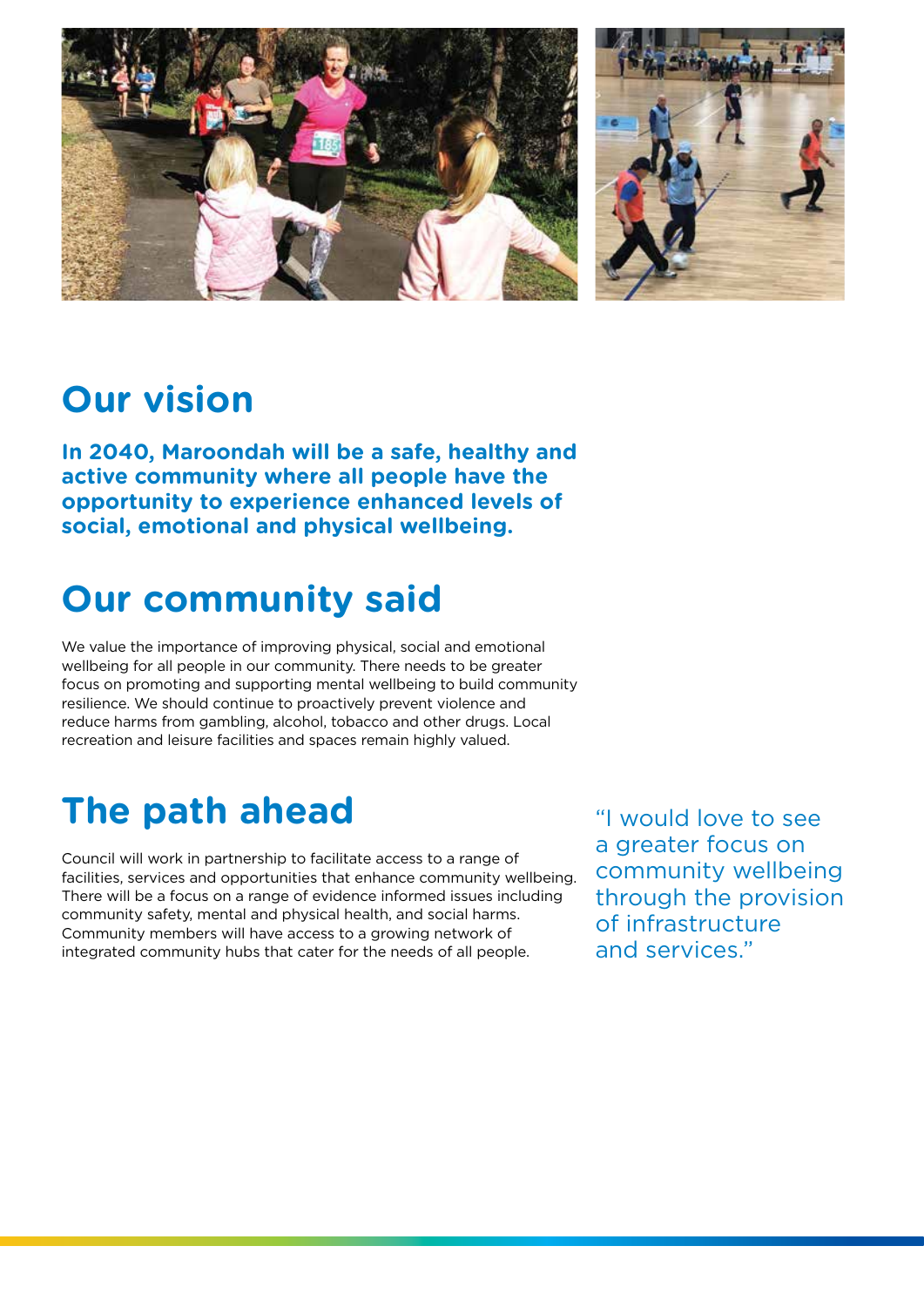### **Key directions**

### **A safe community**

- 1.1 Work in partnership to address community safety and implement initiatives aimed at improving the actual and perceived safety of the community
- 1.2 Plan and advocate for the application of community safety principles that facilitate a safe built environment
- 1.3 Promote and facilitate safer cultures relating to alcohol, tobacco and other drugs
- 1.4 Advocate and work in partnership on initiatives to minimise gambling related harm
- 1.5 Advocate and support initiatives for the prevention of violence against women, children, seniors, and vulnerable community members

### **A healthy community**

- 1.6 Promote the health and wellbeing of the community through accessible and affordable initiatives and services that respond to community needs
- 1.7 Work in partnership to develop integrated health, leisure and community service hubs that support the needs of community members of all ages, abilities and backgrounds
- 1.8 Work in partnership to address and promote awareness of mental health and embrace a prevention focus that builds the resilience of the community
- 1.9 Promote community wellbeing by supporting and empowering local community groups, sporting clubs and special interest groups across Maroondah
- 1.10 Work in partnership to implement a preventative approach to addressing chronic and communicable diseases, public health and food safety
- 1.11 Advocate and support the establishment and growth of an integrated regional health precinct with increased provision of primary, allied and specialist treatment services and facilities
- 1.12 Work in partnership with local communities to enhance food security and healthy eating

#### **An active community**

- 1.13 Promote physical activity by supporting education initiatives and providing a diverse range of accessible active and passive open spaces, state of the art sporting precincts and integrated recreation facilities
- 1.14 Work in partnership to increase opportunities and create welcoming, supportive and accessible environments for all community members to undertake physical activity